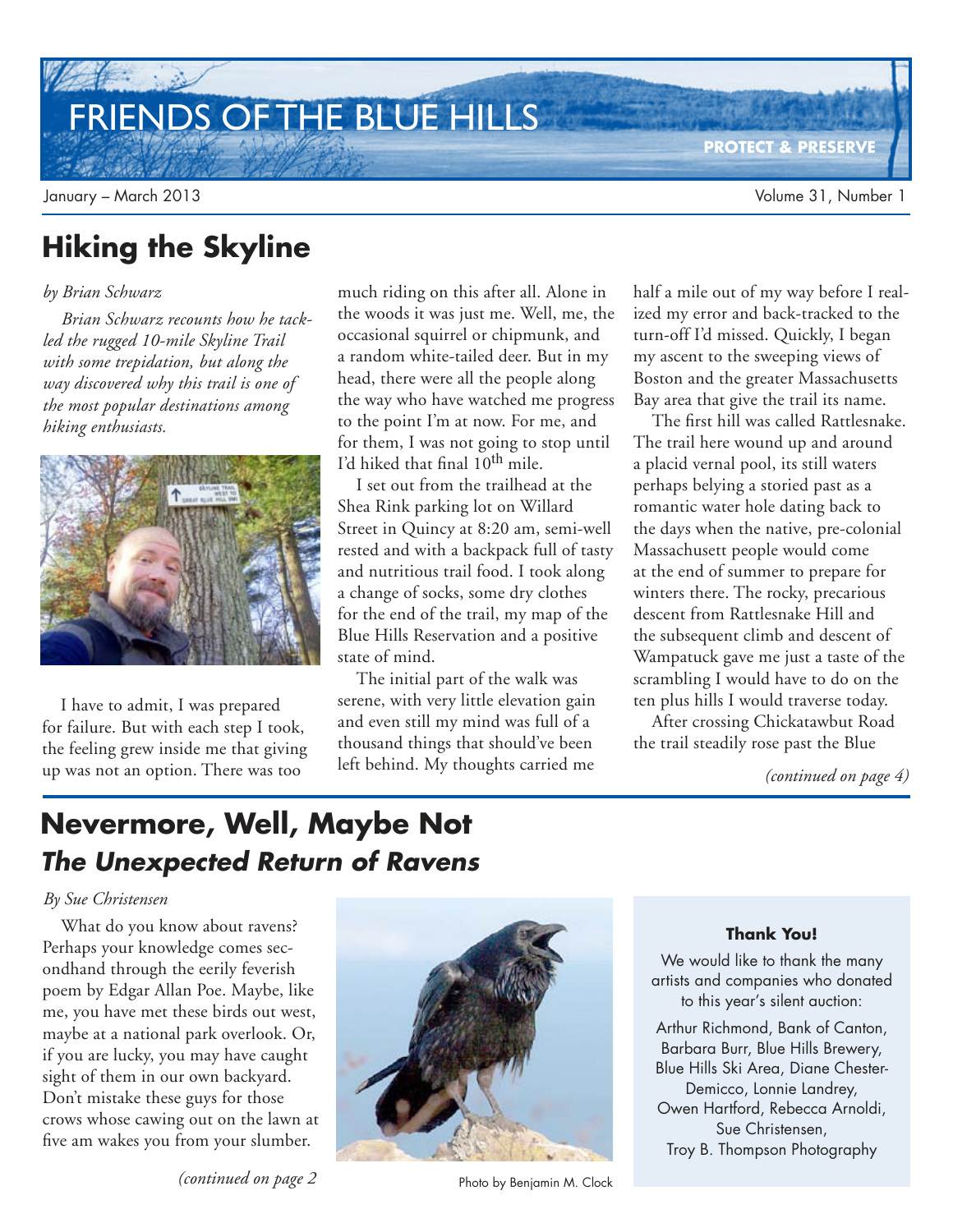### **Fauna**

#### *(Ravens, continued from page 1)*

The common raven is a much larger bird, about two feet in length, with a distinctive croaking sound along with other vocalizations. It has wings with finger-like feathers along the edge, a larger beak and wedged tail, unlike the crow. They are scavengers but will also hunt and eat insects, bird eggs, and sometimes, garbage. These intelligent birds are also soar, unlike crows.<sup>1</sup>

The raven figures in the mythology of many people including the indigenous peoples of the Pacific Northwest and the British. If you visit the Tower of London, you will find these birds there. The legend states that if they leave, the monarchy and tower will fall; however, evidence of them only dates back to the late 1800s!<sup>2</sup>

These birds were once exterminated because they were considered a threat to domestic animals which may explain why the descriptor, 'common', is a misnomer in this neck of the woods. They can be found here, however. In April of 2011, a nest containing six baby ravens was visited by Dr. Thomas French from the Division of Fisheries and Wildlife, and Norman Smith from the Audubon Society's Blue Hill Trailside Museum. It had been constructed in a recess of an old granite quarry in the Crown Colony

> The Friends of the Blue Hills newsletter is produced four times a year. **Editors:** Sue Christensen, Judy Jacobs, **Layout:** Owen Hartford Visit us on the web at www.FriendsoftheBlueHills.org or call 781-828-1805 for membership, maps and

schedule information. PO Box 416, Milton, MA 02186



Photo by Evan Lipton Photo by Evan Liptor

Office Park in Quincy. French rappelled down to the nest and tagged the birds.<sup>3</sup> This spring another nest was spotted in the park. In addition, a nest was found under a highway bridge in Holden and this past April, Mass Wildlife, with the help of the Department of Transportation, was able to tag the nestlings. $4$ 

Most recently, ravens have been seen in our own Blue Hills Reservation, specifically on Buck Hill. So if you want to see these interesting birds locally get out your boots and your camera and take a hike.

- 1 Cornell Lab of Ornithology Website, http:// www.birds.cornell.edu/Page.aspx?pid=1478
- 2 The Guardian, November 15, 2004 http:// www.guardian.co.uk/uk/2004/nov/15/britishidentity.artsandhumanities
- 3 http://www.tauntongazette.com/news/ x1508084570/State-wildlife-official-makesway-down-rocky-cliff-in-Quincy-to-place-ID-bands-on-six- baby-ravens
- 4 Commonwealth Conversations Transportation Blog May 2012 http://transportation. blog.state.ma.us/blog/2012/05/page/2/

| <b>YES! I want to protect the Blue Hills Reservation!</b>              |  |
|------------------------------------------------------------------------|--|
| $\square$ I want to become a Friends of the Blue Hills member          |  |
| (Please choose one of the following:)                                  |  |
| Personal: $\Box$ Individual \$25 $\Box$ Family \$45 $\Box$ Senior \$20 |  |
| Business: □ Agency \$50 □ Business \$100 □ Corporate \$500             |  |
| $\Box$ I would like to make an additional donation of:                 |  |
| $\Box$ \$50 $\Box$ \$75 $\Box$ \$100 $\Box$ \$500 $\Box$ Other: \$     |  |
|                                                                        |  |
|                                                                        |  |
|                                                                        |  |
|                                                                        |  |
| Please make checks payable to Friends of the Blue Hills, and mail to:  |  |
| P.O. Box 416, Milton, MA 02186                                         |  |
|                                                                        |  |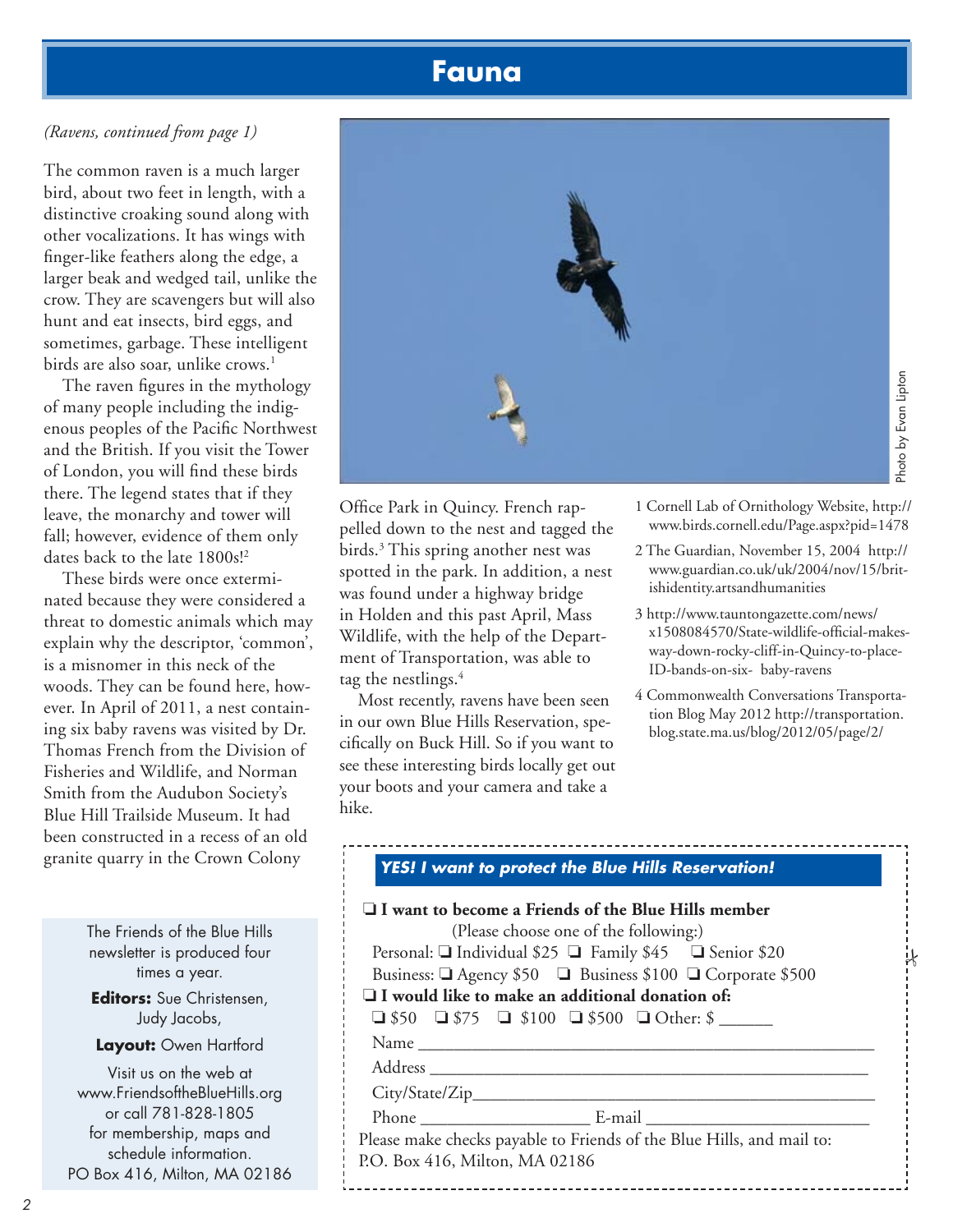# **Calendar of Events**

Pull and post this section of the Friends of the Blue Hills Newsletter and join us for some exciting events in the Blue Hills Reservation!

| <b>Winter 2013</b>                                                                   | FBH sponsored event                                                                                                                                                                                                                                                                                                                                                |
|--------------------------------------------------------------------------------------|--------------------------------------------------------------------------------------------------------------------------------------------------------------------------------------------------------------------------------------------------------------------------------------------------------------------------------------------------------------------|
| <b>DCR First Day Hikes 2013</b><br>Tuesday, January 1                                | Free hot & hearty soup at noon; all hikes begin at 1:00 pm<br>Celebrate the New Year in the Blue Hills. Warm up with a free cup of hearty soup,<br>then stretch your legs on a variety of guided hikes suitable for all ages and abilities. A<br>great way to jump start the year! Meet at the Houghton's Pond main parking lot. For<br>details call 617-698-1802. |
| <b>Ponkapoag Pond Ski/Hike</b><br>Sunday, Jan. 6, 10:00 am                           | FBH joint hike with AMC. Cross-country ski 6 miles, or hike 8 miles if no snow,<br>around pond. 5 hours. Meet at Ponkapoag Golf Course. Leader: Steve Olanoff, 781-<br>$326 - 6585$ .                                                                                                                                                                              |
| <b>DCR Adult Walking Club</b><br>Saturday, January 5, 1:00 pm                        | Moderate walk, some hilly terrain, 3.5 miles. Meadow Road to Three Pines Trail to No<br>Name Trail. Meet at the Donovan School at 123 Reed St. in Randolph. For details call<br>617-698-1802.                                                                                                                                                                      |
| <b>DCR Adult Walking Club</b><br>Sunday, January 13, 1:00 pm                         | Moderate walk, hilly terrain, 3.5 miles. Walk the St. Moritz green dot loop. Meet at<br>the Shea Rink. For details call 617-698-1802.                                                                                                                                                                                                                              |
| <b>Eastern Section Snowshoe/Hike</b><br>Saturday, January 26, 10:00 am               | FBH joint hike with AMC. Snowshoe 6 miles over moderate terrain, or hike 7 miles<br>in hilly areas if no snow. 5 hours. Meet at Shea Ice Rink. Leader: Steve Olanoff, 781-<br>326-6585.                                                                                                                                                                            |
| <b>Chickatawbut Section</b><br><b>Snowshoe/Hike</b><br>Sunday, February 17, 10:00 am | FBH joint hike with AMC. Snowshoe 6 miles in the most remote area of the Blue<br>Hills, or hike 7 miles in hilly areas if no snow. 5 hours. Meet at Shea Ice Rink. Leader:<br>Steve Olanoff, 781-326-6585.                                                                                                                                                         |
| <b>Houghton Section Hike</b><br>Sunday, March 3, 10:00 am                            | FBH joint hike with AMC. 7-mile hike on a variety of trails with several views and<br>lunch atop Buck Hill. 5.5 hours. Meet at Houghton's Pond main parking lot. Leader:<br>Steve Olanoff, 781-326-6585.                                                                                                                                                           |
| <b>DCR Adult Walking Club</b><br>Saturday, January 26, 1:00 pm                       | Moderate walk, some hilly terrain, 4 miles. Loop around Ponkapoag Pond. Meet at<br>the Ponkapoag Golf Course parking lot. For details call 617-698-1802.                                                                                                                                                                                                           |
| <b>DCR Adult Walking Club</b><br>Sunday, February 3, 1:00 pm                         | Moderate walk, hilly terrain, 3.5 miles. Walk the green dot loop in the Great Blue Hill<br>section via Wolcott Path. Meet at the Houghton's Pond main parking lot. For details<br>call 617-698-1802.                                                                                                                                                               |
| <b>DCR Adult Walking Club</b><br>Saturday, February 16 1:00 pm                       | Moderate walk, hilly terrain, 3 miles. Headquarters Path to Doe Hollow Path and<br>return via Bugbee Path. Meet at the Houghton's Pond main parking lot. For details<br>call 617-698-1802.                                                                                                                                                                         |
| <b>DCR Adult Walking Club</b><br>Sunday, February 24, 1:00 pm                        | Moderate walk, hilly terrain, 3 miles. Wolcott Path to Wildcat Notch and return via<br>Halfway Path. Meet at the Houghton's Pond main parking lot. For details call 617-<br>698-1802.                                                                                                                                                                              |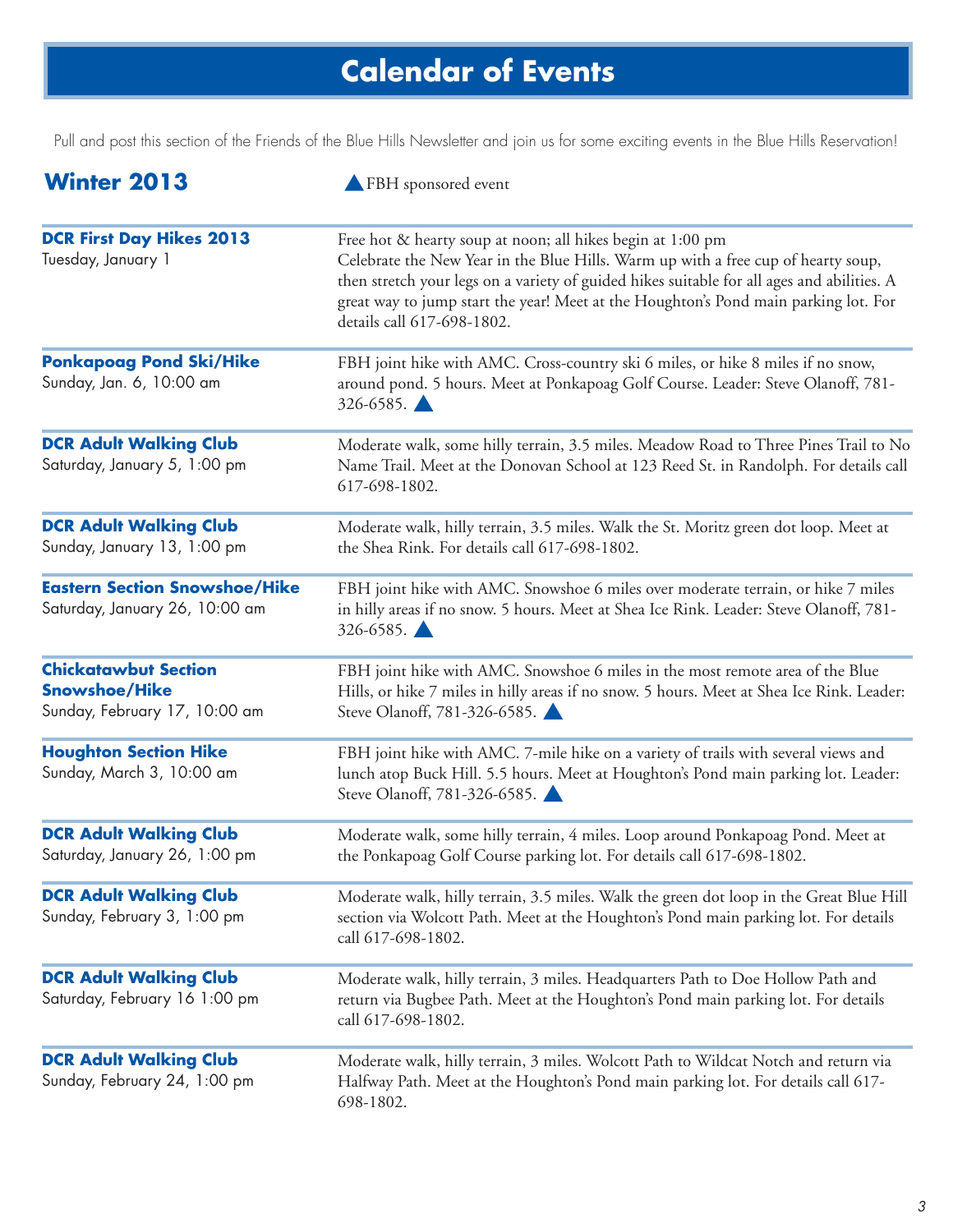#### *(Hiking the Skyline continued from page 1)*

Hills Reservoir and I was treated to some amazing changes in scenery. I climbed steadily to a young grove of aspens, before descending again to pass through some older growth oaks and maples, and up again to a grove of stumpy conifers, where I sat on a flat rock and had a mid-morning snack. The nourishment was a good idea, as I had three successive hills to climb – Nahanton, Kitchamakin, and Chickatawbut, which was topped by a fencedin learning center with an inaccessible lookout tower, a solar panel array, and several bird houses – before making a steep descent to Randolph Road.

I set off again on a rapid ascent of Buck Hill, which it would turn out provided my favorite views of the day – a full 360 degrees from a large flat and circular top. From here I could see Wachusett and Monadnock Mountains to the northwest, Boston and the harbor to my north and east, and a large extent of the South Shore. Moving on, I descended Buck, which was in turn followed by another steep ascent to Tucker Hill. Once I'd summited Tucker, I made my way down its western slope to arrive at Hillside Street, at just past 6.5 miles, where I ate a brief lunch at a picnic table in front of the ranger's headquarters before pressing on.



From the headquarters I took the northern branch of the trail across the scenic and quite challenging Hancock, Hemenway and Wolcott Hills en route to Great Blue, and the nine-mile mark. Once there, I climbed the stone tower at Blue's summit and snapped one last shot of Boston's skyline, then continued on to the south branch trail some meters to the south.

I thought this final spur would be an easy one, since just one more hill – Houghton – is listed on the AMC map for the southern route. To my surprise, though, before reaching Houghton's summit I would have to climb two other smaller hills, each increasing

some in elevation before dropping back down into notches. (As a side note, I now refer to the hills leading up to and including Houghton as the Three Brothers. And Houghton is definitely the meanest of the three, with a final descent from his summit that's a steep and rocky pain!) Making it safely to

the road below, I was both elated and exhausted, happy to find my friend, Khizer, waiting in a warm car with a hot cup of coffee for me. Honestly, I couldn't believe I had done it, but Khizer said he expected nothing less. All said and done, I'd hiked more than



10 miles with an elevation gain of around 2,500 feet, and I'd done it in less than seven hours! Today was an experience I will surely never forget.

*Brian Schwarz is a blogger and Blue Hills hiking enthusiast. Find Brian online at hikeyhikey.blogspot.com.*

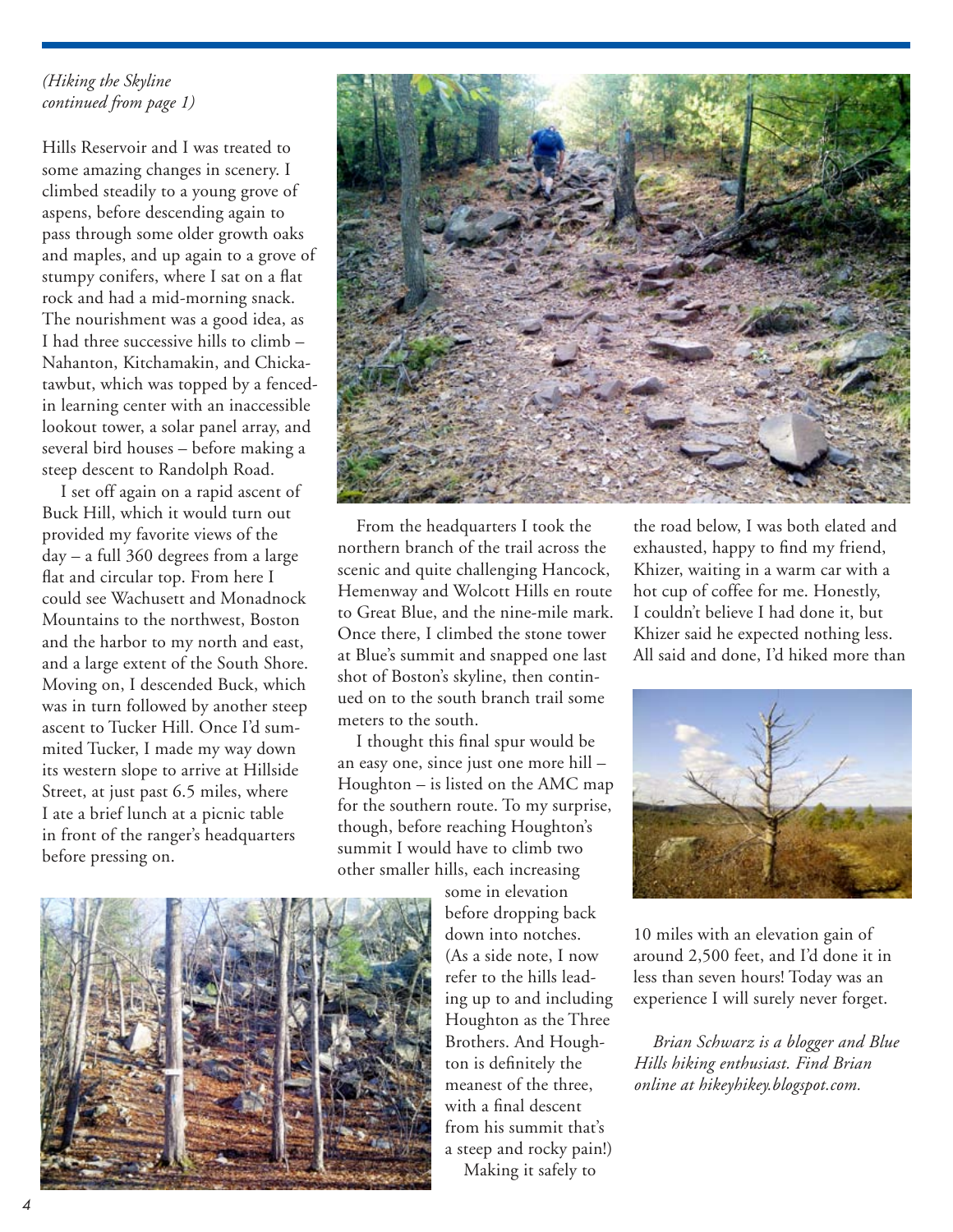## **Representing the Community**

## **A Warm Welcome to Our New Board Members**

**Maryanne Burnes Hutchinson** grew up in Milton and currently resides in Quincy with her two daughters. A practicing attorney, Maryanne is a member of the American Bar Association and a contributing editor to Black Law's Dictionary.

**Rick Kesseli** has been running, biking, x-country skiing and generally exploring the Blue Hills since arriving in Milton 20 years ago. Rick is currently the Chair of the Biology Department at the University of Massachusetts, Boston and conducts research projects funded through the National Science Foundation and the U.S. Department of Agriculture that address issues concerning biodiversity, evolutionary biology of both domesticated crops and wild species and plantmicrobe interactions. Within the Blue Hills, he and his students have worked on both invasive and endangered species projects. He has given interpretive walks to multiple individuals and groups over the last several years and looks forward to doing more with the many Friends of the Blue Hills interested in preserving our natural environment.

**Jasmine Garani**, a high school junior, is serving as the student Board member. She is already on the Board of the Model United Nations, holds a black belt in karate and participates in iGEM, a high school science club.

**Mark Snyder** has been in radio for over thirty years. Snyder, a product of Curry College and Marquette University, is currently the senior vice president of Professional Marketing & Promotions Company (PMPCO) and

the CEO of PMPNetwork. com, the internet's entertainment superstation, which has recorded over 175 million "hits" since its inception in 1998. His expertise in public relations, marketing and promotions dates back to his first position as Assistant Director of Public Relations and

Sports Information at Curry College. Since then, Mark has handled public relations, copywriting, media placement, marketing and promotions for

over 85 clients.

**Cheryl Weinstein** is a retired systems development professional and has been enjoying the Blue Hills with her family for many years. She is currently a Library Trustee in Sharon, where she lives. She is also the project manager for Neighbors Against Destructive



**Joining the Team** *Our new Board members hail from Stoughton, Milton, Sharon and Quincy and bring skills in project management, public relations, law and ecology. From left to right: Rick Kesseli, Maryanne Hutchinson, Cheryl Weinstein and Mark Snyder. (Jasmine Garani not shown.)*

Development (NADD), a grassroots organization with members in southeastern Massachusetts.

## **Remembering Charlie Cox**

We dedicated this year's Annual Celebration to the memory of Charles Spencer Cox, Jr, long-time FBH member and husband of FBH President Hilary Blocker. Our thoughts are with Charlie's family as we remember his love for the Blue Hills and enthusiasm for making sure it remains protected. We remember him successfully recruiting people to weed at Ponkapoag Pond last spring, bringing his family to Annual Meetings each year and encouraging us all to improve our efforts to protect the Blue Hills. The family is grateful for the many people who donated to FBH in Charlie's memory.



*This year's Annual Celebration was dedicated to the memory of Charles S. Cox, Jr. Above: Charlie Cox and his wife, Hilary Blocker.*